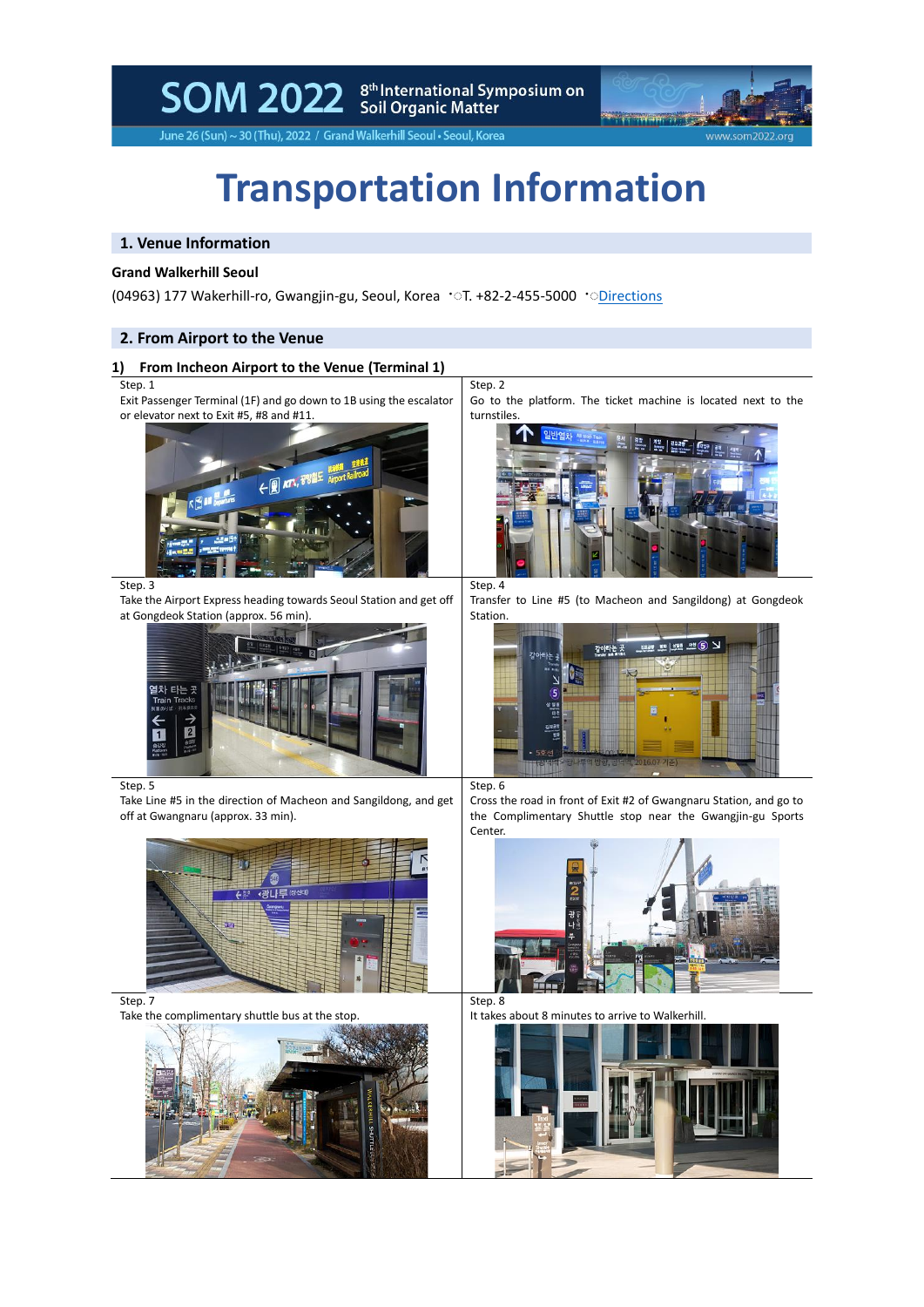



June 26 (Sun) ~ 30 (Thu), 2022 / Grand Walkerhill Seoul . Seoul, Korea

#### **2) From Incheon Airport to the Venue (Terminal 2)**

Step. 1

Subway gate is located behind Bus terminal (B1F) in Passenger Terminal 2.



Step. 3

Take the Airport Express heading towards Seoul Station and get off at Gongdeok Station (approx. 62 min).



Step. 5

Take Line #5 in the direction of Macheon and Sangildong, and get off at Gwangnaru (approx. 33 min).



#### Step. 7

Take the complimentary shuttle bus at the stop.



Step. 2 Go to the platform. The ticket machine is located next to the turnstiles.



## Step. 4

Transfer to Line #5 (to Macheon and Sangildong) at Gongdeok Station.



Step. 6

Cross the road in front of Exit #2 of Gwangnaru Station, and go to the Complimentary Shuttle stop near the Gwangjin-gu Sports Center.



It takes about 8 minutes to arrive to Walkerhill. The travel time may vary, depending on the traffic situation.

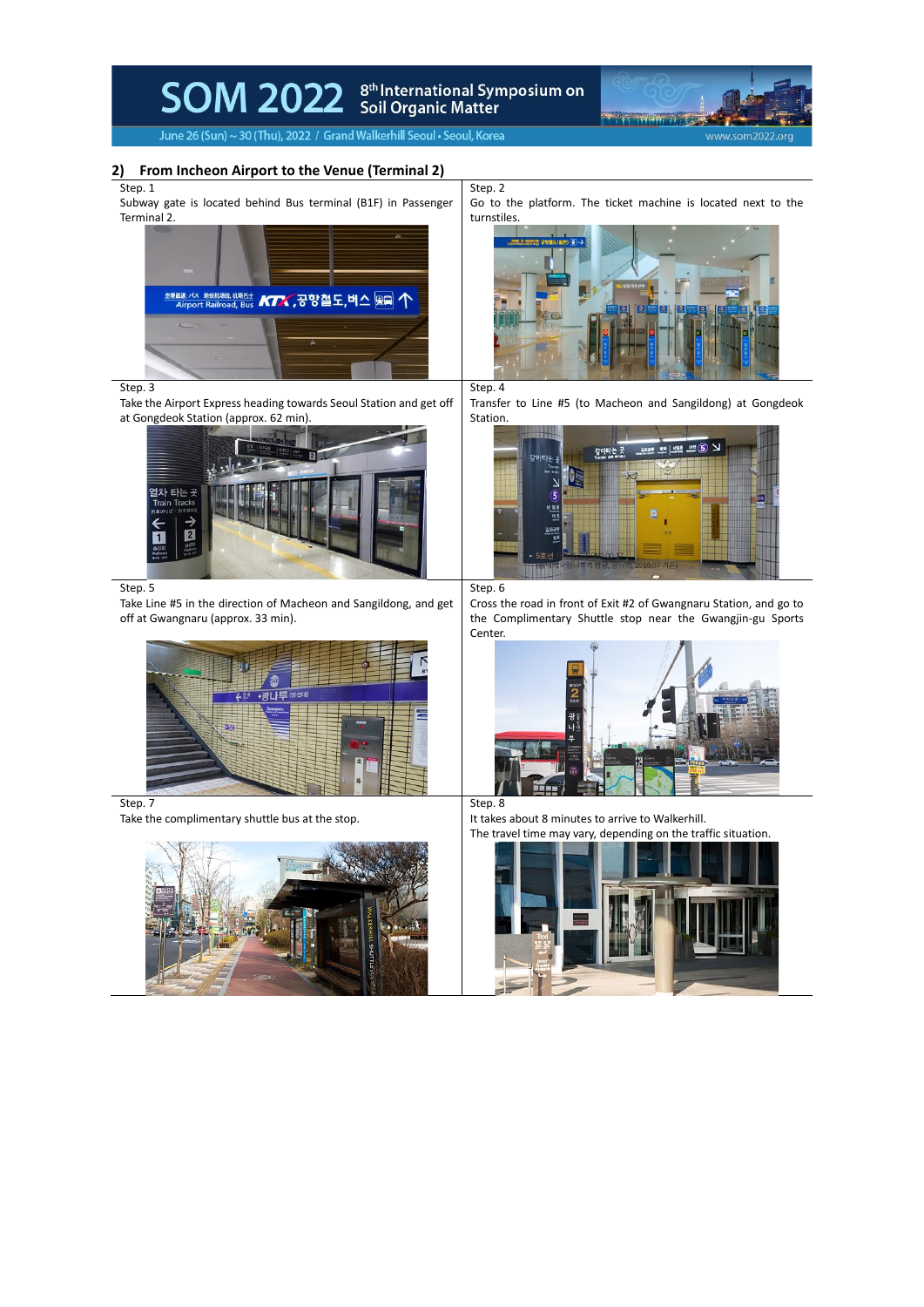SOM 2022 Scil Organic Matter



June 26 (Sun) ~ 30 (Thu), 2022 / Grand Walkerhill Seoul . Seoul, Korea

#### **3)From Gimpo Airport to the Venue**

#### Step. 1

Go down to 1B using the elevator next to GATE 1 at International Terminal (1F) and follow the sign for subway line #5



Step. 3

Go through the turnstile (to Sangildong and Macheon) Line #5.



Step. 5

Cross the road in front of Exit #2 of Gwangnaru Station, and go to the Complimentary Shuttle stop near the Gwangjin-gu Sports Center.

Step. 7

It takes about 8 minutes to arrive to Walkerhill.



Step. 2

Go down to 1B using the elevator next to GATE 2 at Domestic Terminal (1F) and follow the sign for subway line #5.



Step. 4

Take the train and get off at Gwangnaru Station (55 min).



Step. 6

Take the complimentary shuttle bus at the stop.

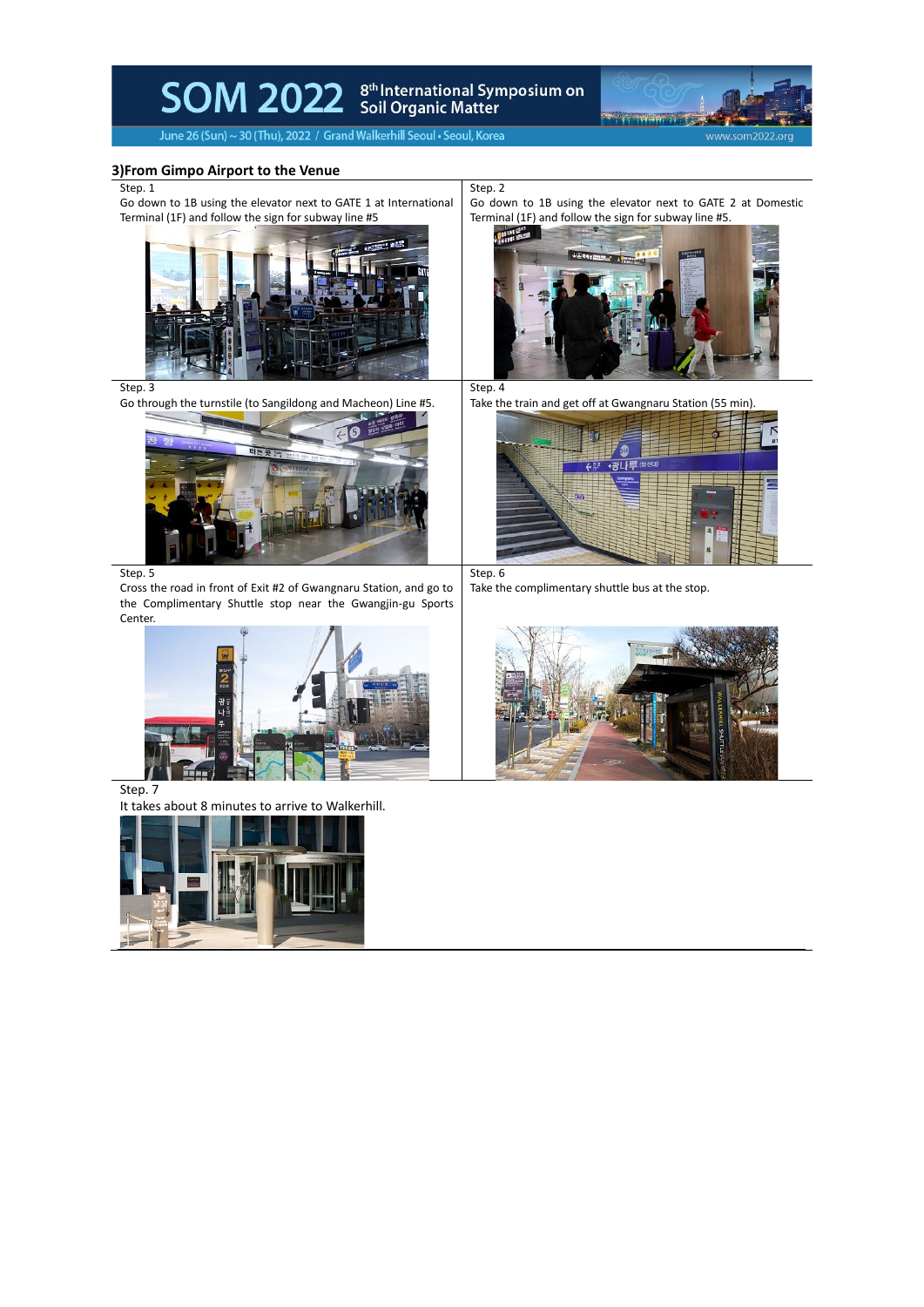SOM 2022 Scil Organic Matter<br>Soll Organic Matter



June 26 (Sun) ~ 30 (Thu), 2022 / Grand Walkerhill Seoul . Seoul, Korea

## **2. Subway & Complementary Shuttle bus at the Subway station**

- 1) Shuttle bus is available at **Gangbyeon Station (Line #2, Green)** and **Gwangnaru Station (Line #5, Purple)**.
- 2) Complementary shuttle information: 15 min. interval / First bus 06:00 & Last bus 23:30
- 3) Shuttle stop information
- ⚫ At **Gangbyeon Station (Line #2, Green)** 15 min. from shuttle stop to the venue

Step 1.

Exit Gangbyeon Station (Exit #1) and go left.



Step. 2 Cross two roads, and go towards Guui Park.



Step. 3

Take the complimentary shuttle bus at the stop.



Step. 4 It takes about 15 minutes to arrive at Walkerhill



⚫ At **Gwangnaru Station (Line #5, Purple) –** 8 min. from shuttle stop to the venue

Step. 1

Cross the road in front of Exit #2 of Gwangnaru Station and turn left. Head to the Complimentary Shuttle bus stop near the Gwangjin-gu Sports Center



Step. 3



Step. 2 Take the complimentary shuttle from at the stop.

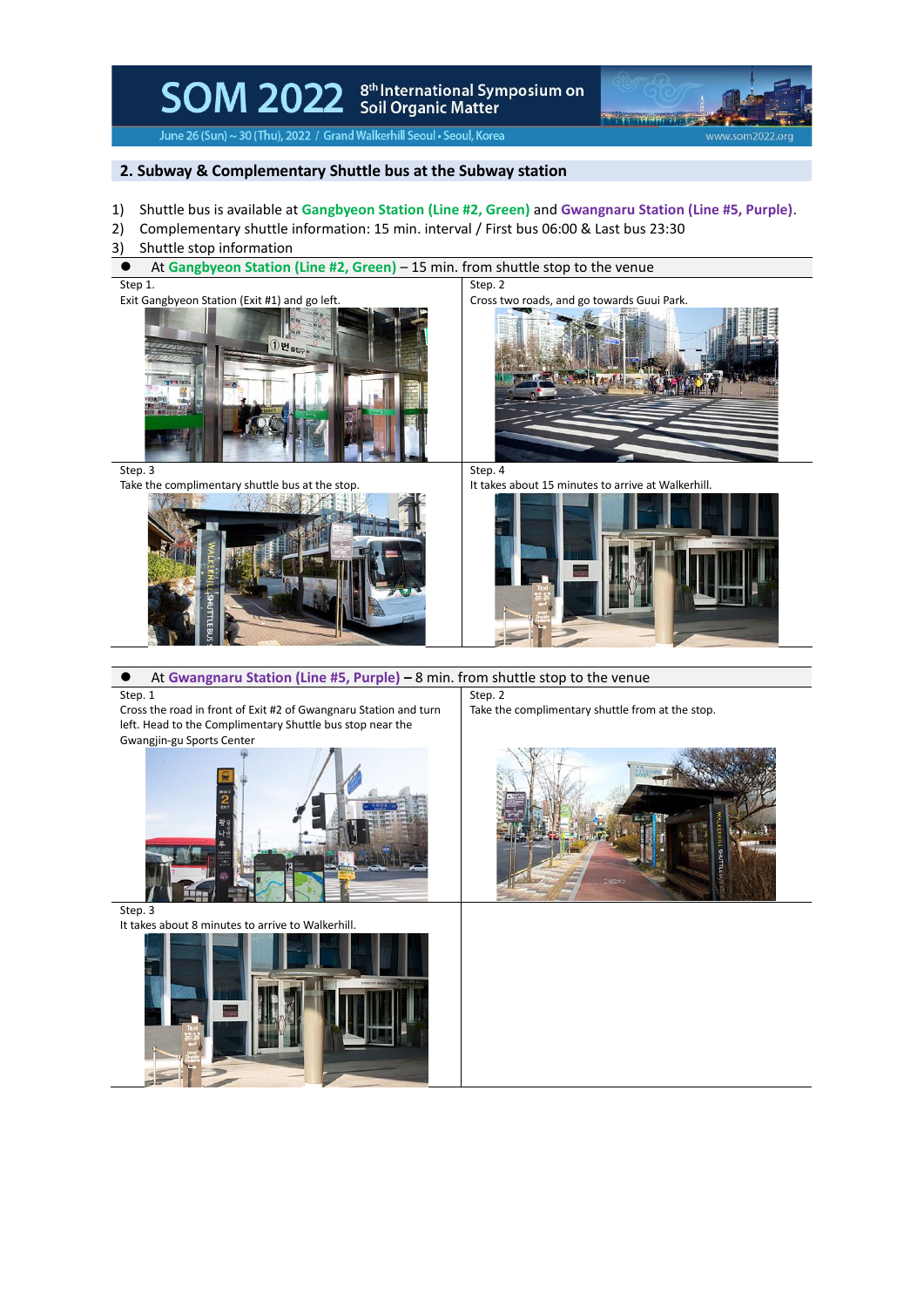# SOM 2022 Soil Organic Matter<br>Soil Organic Matter



Take a left from the elevator to find Grand

June 26 (Sun) ~ 30 (Thu), 2022 / Grand Walkerhill Seoul . Seoul, Korea

#### **3. Within Venue**



Upon entering the main lobby via the Go down to B1F.

revolving doors, go to the right.



⚫ **Via Shuttle bus or drive to Vista Hall (B2)**



Step. 4

Go inside Vista Hall, which is located right across if you got off from



Step. 3

Step 1.

Vista Hall parking lot.

Go through the revolving door (or get out of the parking lot) and take the escalator to go up. The entrance of Vista Hall is on the right side.





Hall.

Get off at "Vista Hall" station (shuttle bus) or park your car at the shuttle bus.